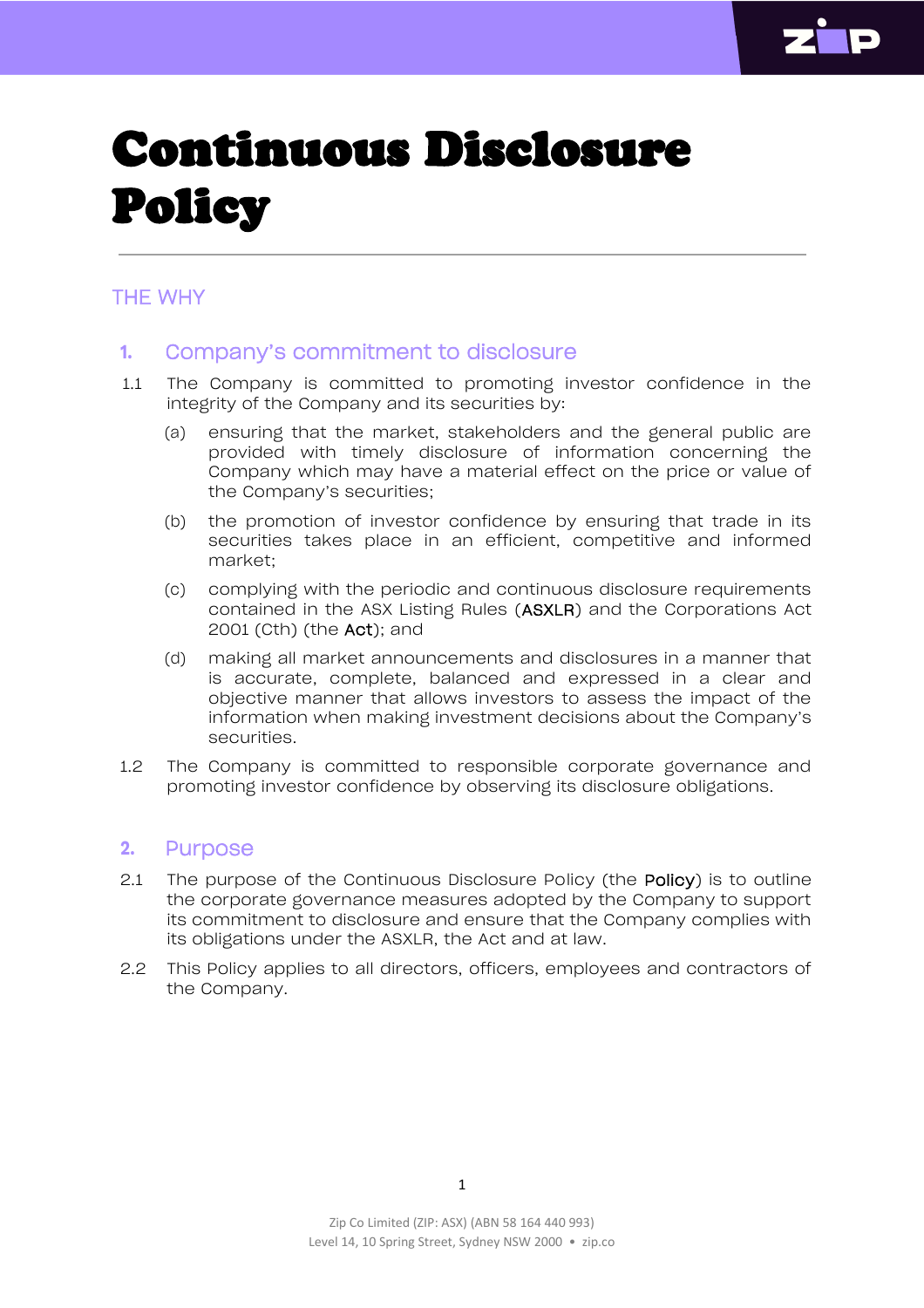

## THE WHAT

## **3.** Continuous disclosure obligations

- 3.1 The Company is a public company listed on the ASX. It is subject to mandatory continuous disclosure obligations under the Act and the ASXLR, in addition to periodic and specific disclosure requirements.
- 3.2 The primary continuous disclosure obligation is contained in ASXLR 3.1, which states:

"Once an entity is or becomes aware of any information concerning it that a reasonable person would expect to have a material effect on the price or value of the entity's securities, the entity must immediately tell ASX that information."

#### 3.3 'Aware' of information

The Company is taken to be aware of information if any officer of the Company (which includes any director, the Company Secretary or Global Executive) have, or ought reasonably to have, come into possession of that information in the course of the performance of their duties as an officer of the Company.

#### 3.4 Immediate notification of information which may have a material effect on price or value

- (e) Section 677 of the Act states that information is Market Sensitive Information if a reasonable person would expect the information to have a material effect on the price or value of the Company's securities if that information would, or would be likely to influence, persons who commonly invest in securities in deciding whether to acquire or dispose of the Company's securities.
- (f) A determination of whether or not information is Market Sensitive Information will be a matter of judgment in each particular case.
- (g) ASX has provided examples of the type of information that may need disclosure in the notes to ASXLR 3.1 and in Guidance Note 8 (which is attached and marked Annexure A).
- (h) If any material information disclosed to the market becomes incorrect, the Company must immediately release an announcement correcting or updating the information if the change in the information is such that a reasonable person would expect it to have a material effect on the price or value of the Company's securities, or if ASX requires (in order to correct or prevent a false market).

#### 3.5 Exceptions to disclosure of information

(a) ASXLR 3.1A contains the only exception to ASXLR 3.1:

Listing rule 3.1 does not apply to particular information while each of the following is satisfied in relation to the information:

- 3.1 A.1 One or more of the following 5 situations applies:
	- 1) It would be <sup>a</sup> breach of <sup>a</sup> law to disclose the information;
	- 2) The information concerns an incomplete proposal or negotiation;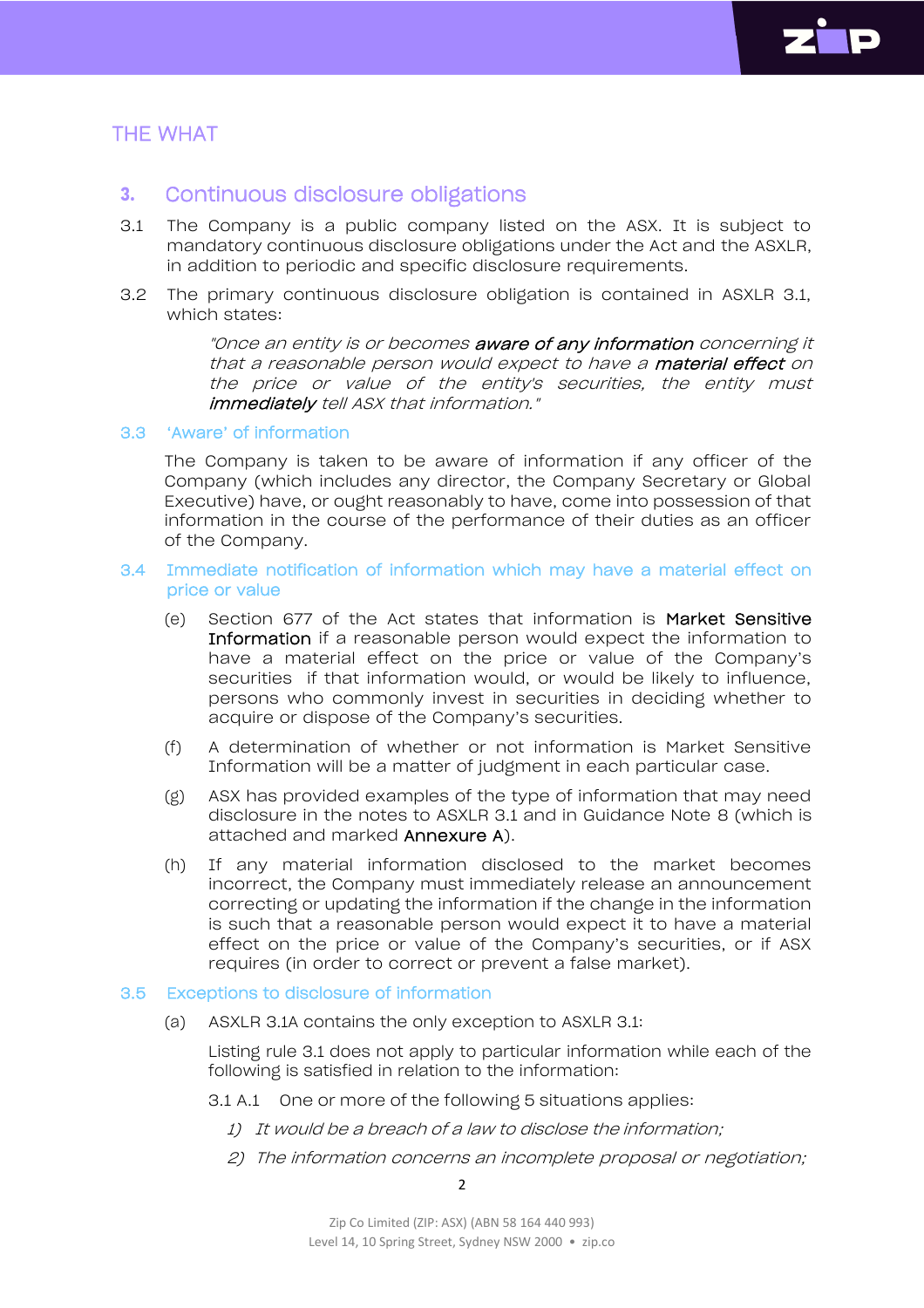

- 3) The information comprises matters of supposition or is insufficiently definite to warrant disclosure;
- 4) The information is generated for the internal management purposes of the entity;
- 5) The information is a trade secret;
- AND 3.1 A.2 The information is confidential and ASX has not formed the view that the information has ceased to be confidential;
- AND 3.1 A.3 A reasonable person would not expect the information to be disclosed.
- (b) The ASXLR provide that disclosure of Market Sensitive Information is not required if all of the above three tests are satisfied.
- (c) As soon as any of three tests are no longer satisfied in relation to particular Market Sensitive Information, the Company must immediately disclose that information.
- (d) The availability of the exception regarding any Market Sensitive Information that has not been disclosed to ASX must be continually assessed by the Company.

## THE WHO and THE HOW

## **4.** Roles and Responsibilities

- 4.1 Role and responsibilities of the Disclosure Committee
	- (a) The Board has established a Continuous Disclosure Committee (the Disclosure Committee), which has been delegated authority by the Board, primary responsibility for ensuring that the Company complies with its continuous disclosure obligations and the overall implementation and administration of this Policy.
	- (b) Unless otherwise determined by the Board, the Disclosure Committee will generally comprise of the following key persons:
		- (i) the CEO;
		- (ii) the COO;
		- (iii) the CFO, ANZ (or equivalent person at the time);
		- (iv) the Head of Investor Relations (or equivalent person at the time), or delegate;
		- (v) Managing Director, ANZ (or equivalent person at the time), or delegate; and
		- (vi) the Company Secretary, or delegate.
	- (c) In particular, the Disclosure Committee is responsible for:
		- (i) making disclosure decisions, including: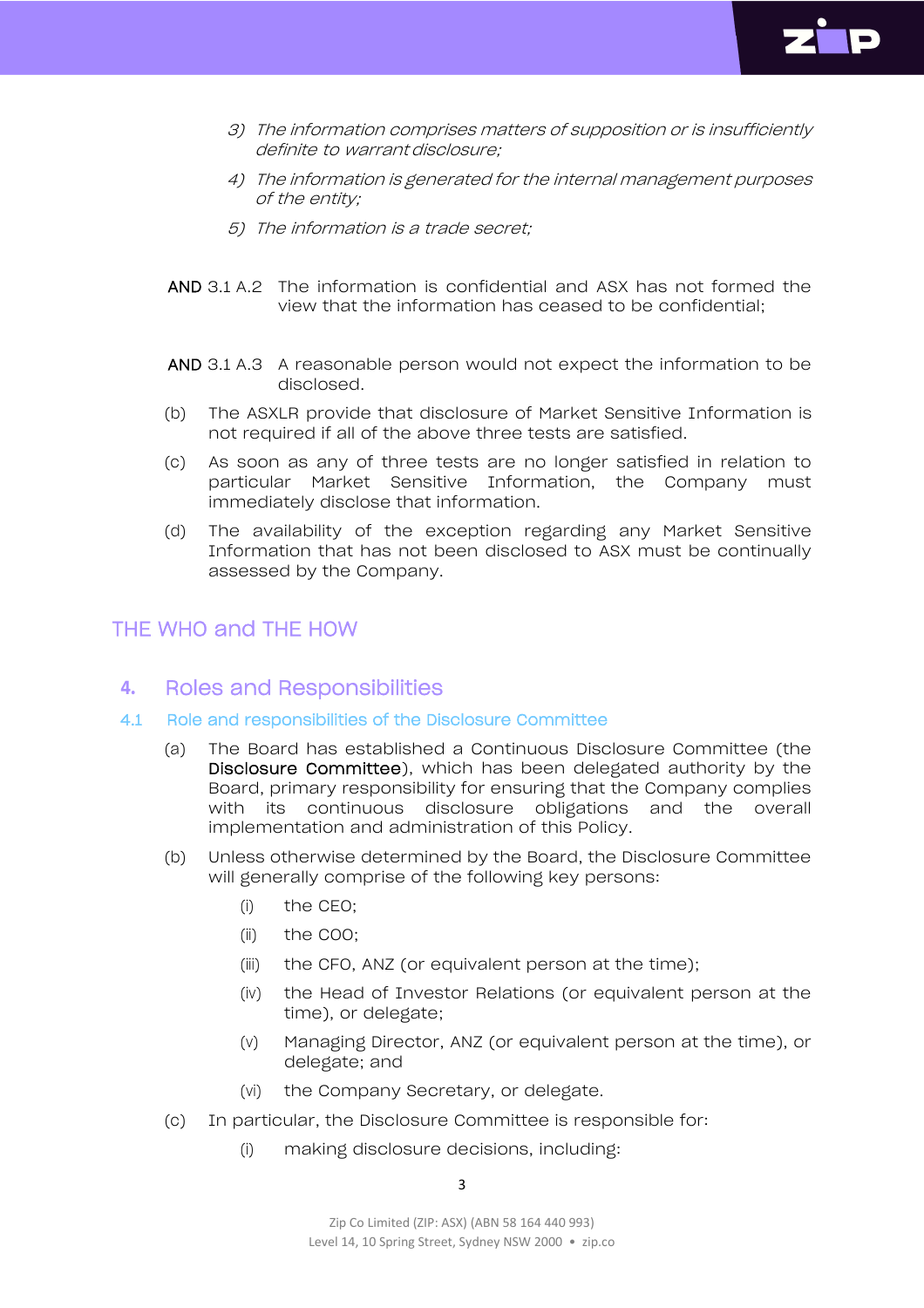

- considering the information in question and determining whether it is Market Sensitive Information which must be disclosed to ASX;
- determining whether the Market Sensitive Information falls within the exception to ASXLR 3.1;
- (ii) assessing whether the Market Sensitive Information to be disclosed in a proposed announcement should be reviewed and approved by the Board before it is released;
- (iii) when Market Sensitive Information needs to be released, overseeing the preparation of release of such information and (as necessary) consulting with appropriate members of the Board, management and external advisers;
- (iv) deciding whether a trading halt is required and authorising trading halts or suspensions from trading;
- (v) overseeing drafting of announcements and authorising the final form of announcements to the market: except any announcements that the Board is required to, elects to or is asked to approve as referred to in section 4.6 below; and, any administrative announcements which the responsibility of the Company Secretary;
- (vi) ensuring that all matters of fundamental significance to the Company are approved by the Board as referred to in section 4.6 below;
- (vii) overseeing that all directors, officers, employees and contractors of the Company are aware of and educated on this Policy and the Company's continuous disclosure obligations; and
- (viii) at each Board meeting, reporting the matters that have been considered by the Disclosure Committee since the date of the last Board meeting and addressing any current material continuous disclosure matters.

#### 4.2 Operation of the Disclosure Committee

- (a) The Disclosure Committee will endeavour to operate with as many of its members present as practicable, and may appoint one of its members in attendance (generally the CEO, COO or Managing Director, ANZ) as Disclosure Committee Chair.
- (b) Decisions of the Disclosure Committee will generally be made with the participation of at least two Disclosure Committee members, which should include either CEO, or COO.
- (c) It is expected that Disclosure Committee members will engage with such necessary persons within the Company as required to fulfil the functions and responsibilities of the Disclosure Committee. In this respect, the Disclosure Committee Chair may invite any persons it determines as guests to Disclosure Committee meetings to assist with the functions and responsibilities of the Disclosure Committee (including external legal advisers).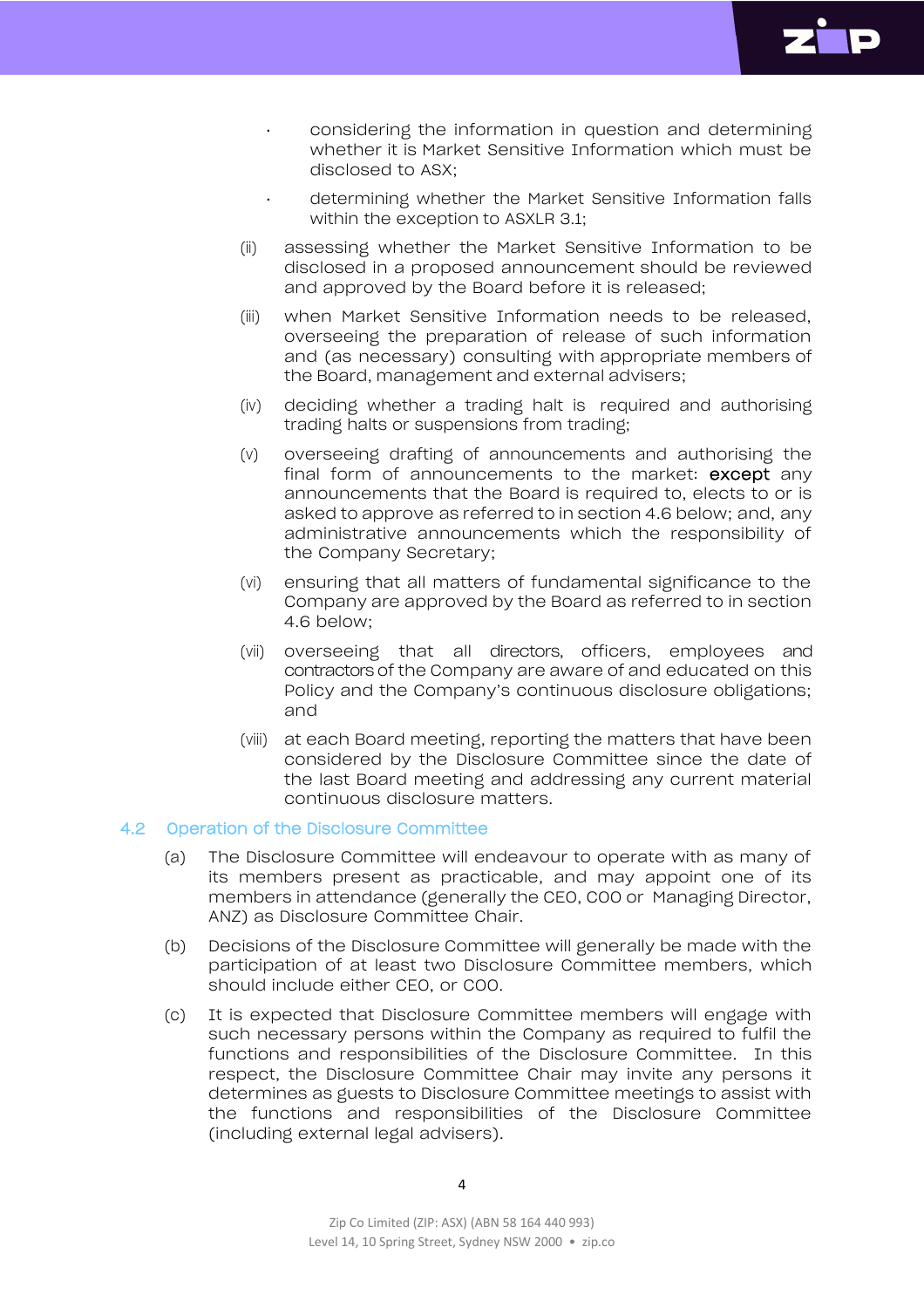

- (d) The Company Secretary will generally be responsible for keeping minutes of all Disclosure Committee meetings and records of their written resolutions.
- (e) The Disclosure Committee may otherwise meet, adjourn and regulate its meetings as it determines.

#### 4.3 Role and responsibilities of the Company Secretary

- (a) The Board has appointed the Company Secretary as the responsible person for communication with ASX and the Australian Securities and Investments Commission (ASIC) in relation to continuous disclosures matters and also for the general administration of this Policy.
- (b) In particular, the Company Secretary, or delegate, is responsible for:
	- (i) seeking final approval from the Disclosure Committee (which may include from either the Disclosure Committee Chair, the CEO, or COO, alone on behalf of the Disclosure Committee if no other Disclosure Committee members are available and a decision is required to ensure that the Company complies with its continuous disclosure obligations), and, if required the Board for all documents to be released to the ASX;
	- (ii) seeking to ensure that ASX is immediately notified of any information which needs to be disclosed;
	- (iii) ensuring the Board receive copies of all material market announcements promptly after they have been made;
	- (iv) reviewing board papers and other information referred to the Company Secretary for information that the Company Secretary considers may give rise to disclosure obligations;
	- (v) maintaining a record for any decision of the Disclosure Committee to not make an announcement on ASX (including, if of the view that Market Sensitive Information falls within the exception to ASXLR 3.1, setting out reasons why the information falls within the exception and therefore does not need to be released to ASX) and maintaining a register of announcements made to ASX.

#### 4.4 Obligations of all directors, officers, employees and contractors of the **Company**

- (a) Directors, officers, employees and contractors of the Company have the following obligations:
	- (i) they must actively consider whether they are aware of any information that may need to be disclosed by the Company under this Policy (or under its disclosure obligations more generally);
	- (ii) they must direct any questions or inquiries regarding any aspect of this Policy to the Company Secretary;
	- (iii) as soon as they become aware of any potentially Market Sensitive Information, they must immediately notify the Company Secretary, or a Disclosure Committee member;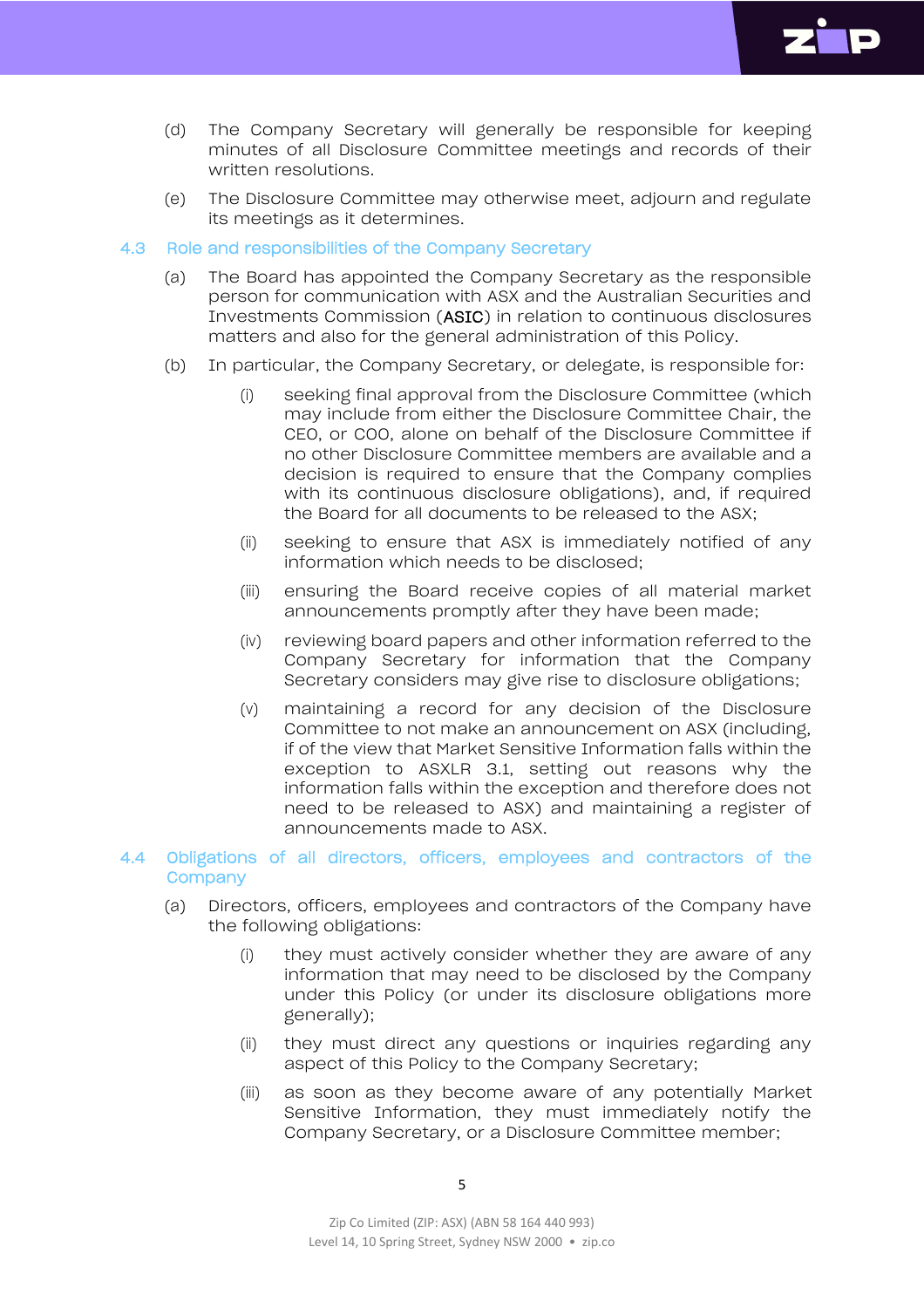

- (iv) if in doubt as to whether the information may be Market Sensitive Information, the information must be referred to the Company Secretary, or a Disclosure Committee member;
- (v) maintain confidentiality of all confidential Company information;
- (vi) do not speak to any third parties, including the media, analysts or investors, about any matters in connection with the Company, its business and/or its activities unless expressly authorised to do so;
- (vii) if they inadvertently leak information that may be Market Sensitive Information to third parties (such as the media, analysts or investors) or become aware that such information has been leaked, they must make no comment in relation to the information and must notify the Company Secretary or a Disclosure Committee member immediately; and
- (viii) they must not make any comments in respect to market speculation and rumours, and if approached by a third party (such as the media, analysts or investors) for information, they must not make any comment and must notify the Company Secretary or a Disclosure Committee member immediately.

#### 4.5 Information to be provided

- (a) If a director, officer, employee or contractor of the Company is required to provide details of any information to the Company Secretary or a Disclosure Committee member, they must provide all relevant information that they are aware to enable the Disclosure Committee members to fully consider the relevant matter, which may include:
	- (i) a general description of the event or matter;
	- (ii) details of the parties involved;
	- (iii) the relevant date of the event or transaction;
	- (iv) the status of the event or matter;
	- (v) the estimated value of the transaction;
	- (vi) the estimated effect it may have on the Company's operation or financial status; and
	- (vii) the names of any employees, external advisors or other parties involved in the event or matter.

#### 4.6 Review by the Board

(a) All matters of fundamental significance to the Company must be approved by the Board. Examples of such matters include significant transactions or events, capital raisings, dividend policy or declarations, material profit upgrades or downgrades, publishing or updating earnings or other guidance to the market and any other matters that the Chair of the Board determines.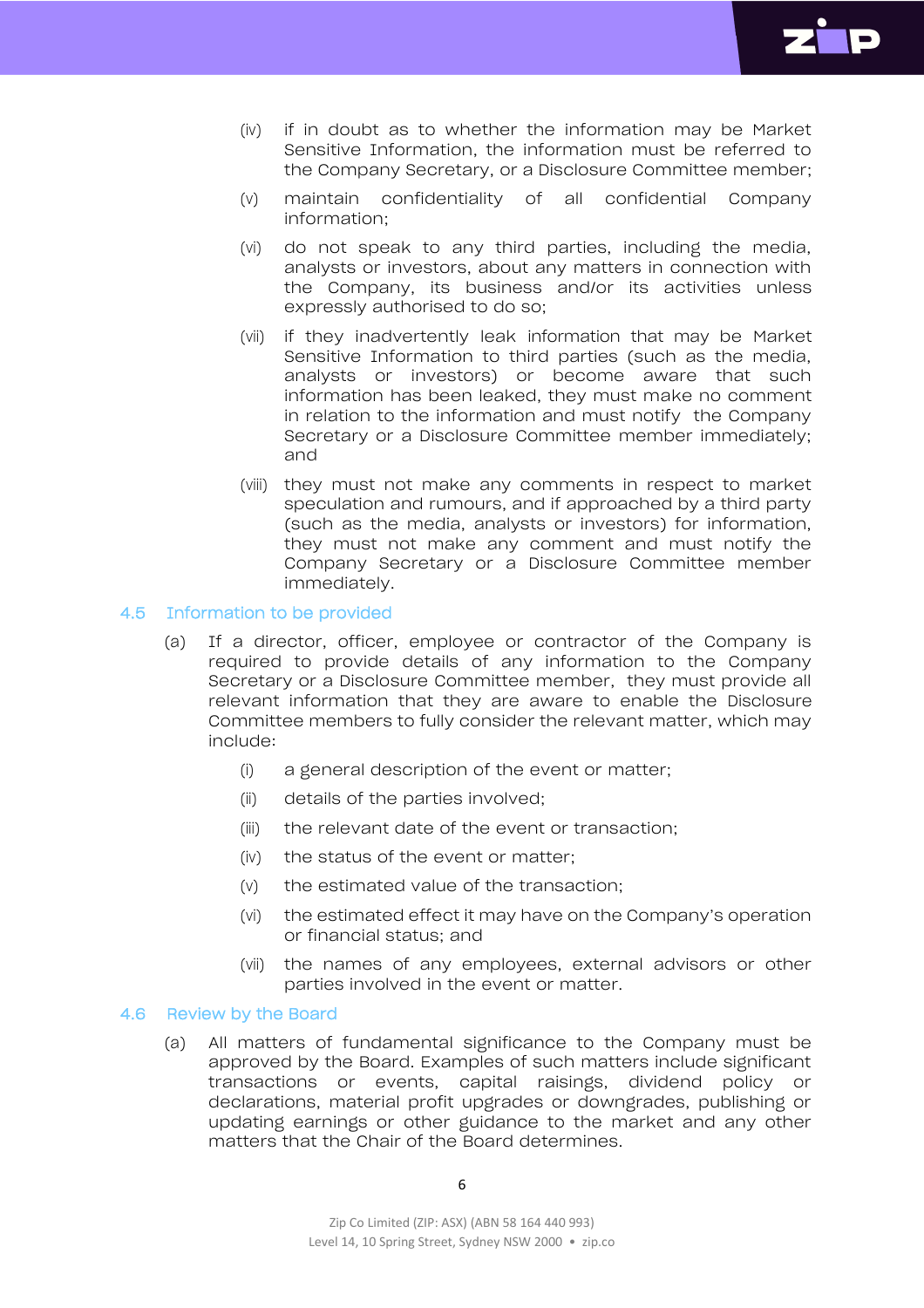

- (b) If this approval cannot be obtained within a timeframe that is consistent with the Company's continuous disclosure obligations, the announcement can be approved and released by the Disclosure Committee.
- (c) Separately, where practicable in accordance with the Company's continuous disclosure obligations, the Disclosure Committee will make all reasonable efforts to have a draft of any proposed material ASX announcement considered and approved by the Board prior to release.
- (d) The Board may also elect to approve specific announcements.
- (e) The Disclosure Committee may at its discretion deem it appropriate to refer disclosure matters to the Board for review.

## THE DETAIL

## **5.** Disclosure matters generally

#### 5.1 Inform ASX first

- (a) ASXLR 15.7 requires that the Company must not release information that is for release to the market to any person until it has given the information to ASX and has received an acknowledgement that ASX has been released the information to the market.
- (b) Accordingly, the Company will not disclose Market Sensitive Information to any person outside of ASX unless it has first provided that information to the market and received an acknowledgement that the information has been released.

#### 5.2 False market

- (a) ASXLR 3.1B provides that if ASX considers that there is, or is likely to be, a false market in the Company's securities, and requests information from the Company to correct or prevent the false market, the Company must immediately give ASX the information needed to correct or prevent the false market.
- 5.3 Shareholder Communication Policy
	- (a) All directors, officers, employees and contractors of the Company must all read and comply with the Company's Shareholder Communication Policy at all times, a copy of which is available at the Company's website: [https://zip.co/investors/about/corporate-governance.](https://zip.co/investors/about/corporate-governance)
	- (b) The Company's Shareholder Communication Policy deals with (among other matters) the Company's policy on media contact and comment and disclosure issues associated with analyst briefings and responses to shareholder questions.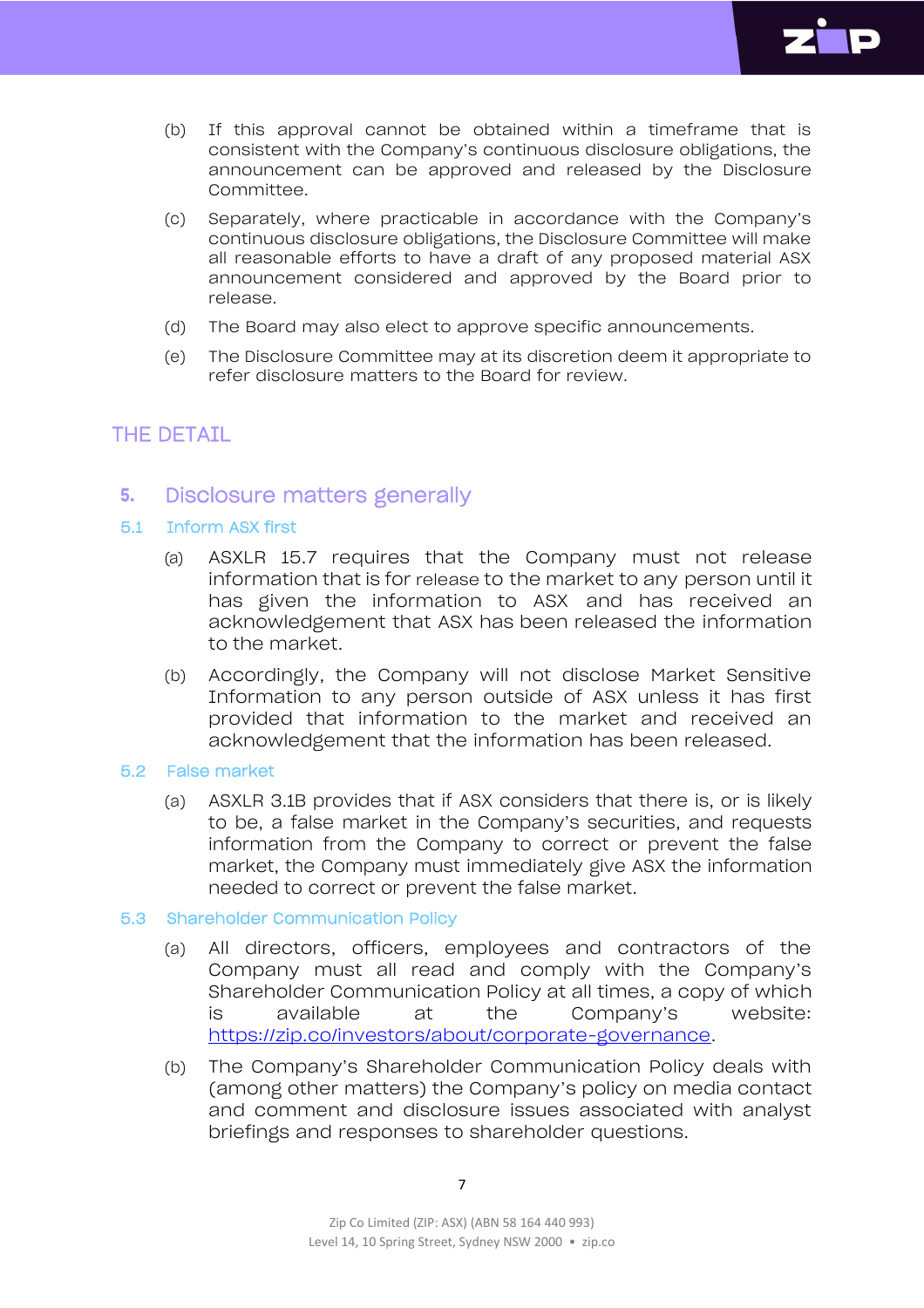

#### 5.4 Breaches

- (a) Failure to comply with the disclosure obligations in this Policy may lead to a breach of the Act or ASXLR and to personal penalties for directors and officers.
- (b) Breaches of this Policy may lead to disciplinary action being taken.

#### 5.5 Confidentiality

- (a) All directors, officers, employees and contractors of the Company owe a duty of confidentiality to the Company and must ensure that the confidentiality of any information concerning the Company within their possession is protected, including by:
	- (i) maintaining the confidentiality of all confidential Company information;
	- (ii) refraining from discussing or divulging the information to any unauthorised person; and
	- (iii) ensuring that any material within their possession relating to that information is properly and securely stored and is not disclosed to any unauthorised person.
- (b) It is important all directors, officers, employees and contractors safeguard the confidentiality of corporate information to avoid premature disclosure.

## **6.** Review of Policy

- 6.1 The Board will periodically review this Policy to check that is it operating effectively and whether any changes are required.
- 6.2 This Policy may be amended by resolution of the Board.

Date of last review: Approved by the Board on 10 May 2022.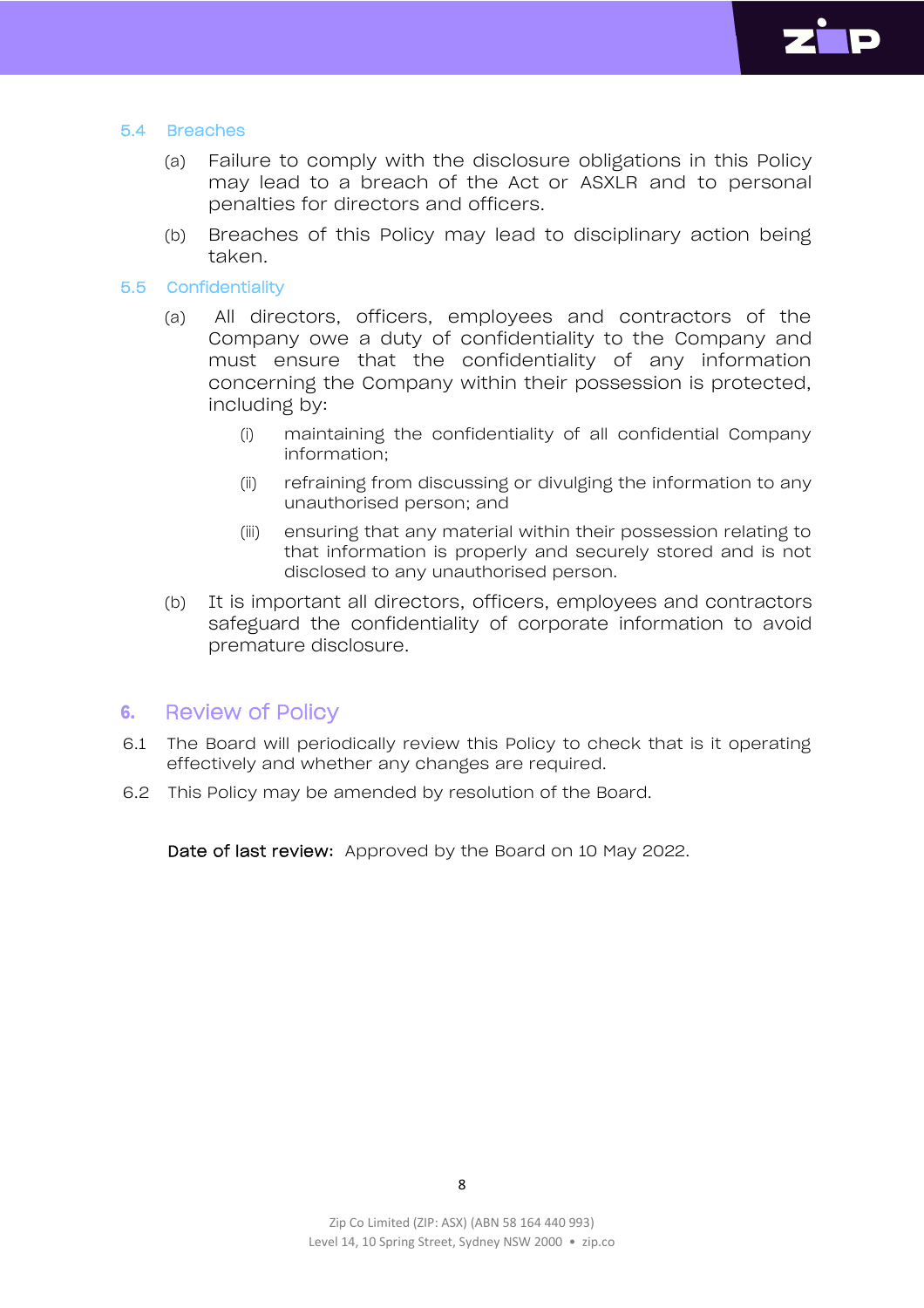

## Further Information

Please contact the Company Secretary.

## Version Control

#### Variations

This version of the Policy supersedes all previous versions.

| Document Title                      | <b>Continuous Disclosure Policy</b>                                                                                              |
|-------------------------------------|----------------------------------------------------------------------------------------------------------------------------------|
| <b>Use</b>                          | Publicly disclosed on the website.                                                                                               |
| Policy and<br>Procedure Owner       | This Policy is owned by the Company Secretary. The Board<br>has final authority to change or make amendments to this<br>document |
| Policy and<br>Procedure<br>Contacts | Company Secretary                                                                                                                |
| Document Author                     | Company Secretary                                                                                                                |
| <b>Version</b>                      | 2022 Version                                                                                                                     |
| Original Issue Date                 | 2016                                                                                                                             |
| Last Review Date                    | 10 May 2022                                                                                                                      |
| <b>Next Review Date</b>             | 2023                                                                                                                             |